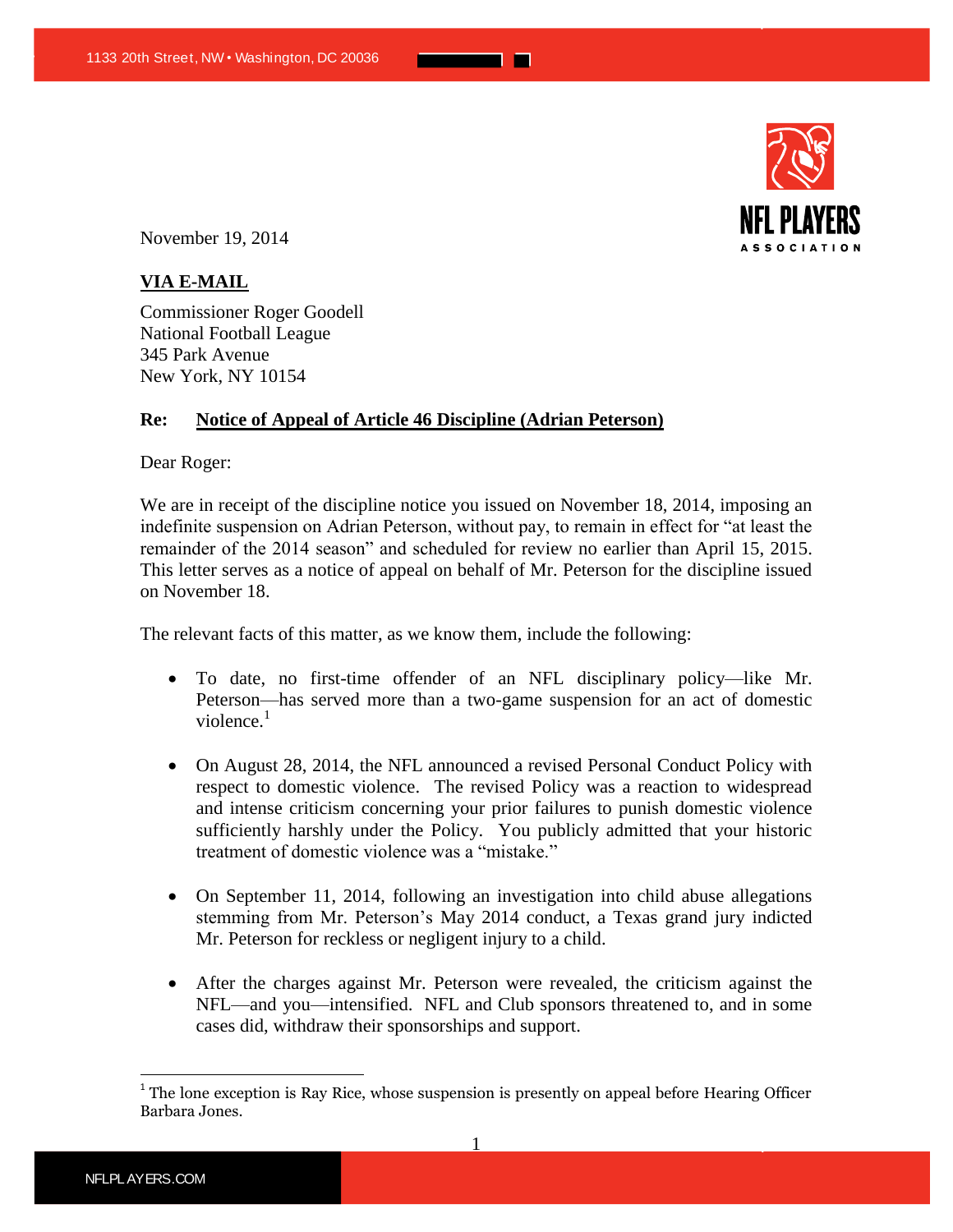

 On September 18, 2014, in order to assist the NFL with the negative publicity that caused sponsors to threaten to, or in some cases actually, withdraw their support, Mr. Peterson entered into an agreement that he would not play football and would be placed on the Commissioner's Exempt List with pay until the criminal charges against him were resolved. Mr. Peterson entered into that agreement with the clear understanding that the League Office would remove him from that list when, per the terms of that agreement, "the criminal charges pending against him [were] adjudicated."

<u> Tanzania de la pro</u>

- League officials, including Senior Vice President Troy Vincent, told Mr. Peterson and his agent that the time Mr. Peterson agreed not to be on the football field would be considered "time served" if and when the NFL assessed discipline against Mr. Peterson.
- On November 4, 2014, Mr. Peterson entered into a plea agreement approved by a Texas state court. Mr. Peterson pleaded Nolo Contendere to a reduced misdemeanor charge for reckless assault and agreed to a fine of \$4,000, 80 hours of community service, and no jail time.
- On November 6, 2014, the NFL wrote to Mr. Peterson to inform him that it would begin to determine Mr. Peterson's discipline and that, pending completion of the disciplinary process, Mr. Peterson's status on the Commissioner's Exempt List would remain unchanged; thus, the NFL failed to honor the agreement it made with Mr. Peterson on September 18, 2014.
- In the November 6 letter, the NFL asked Mr. Peterson or his outside counsel to provide documents/materials about the criminal case. Mr. Peterson's outside counsel promptly wrote to the NFL to inform League officials that a Texas state law that took effect on January 1, 2014 strictly prohibits a defendant or his counsel from disseminating such materials to third parties; the letter also informed the NFL that it could seek a "good cause" showing from the court to obtain the information. To Mr. Peterson and his counsel's knowledge, the NFL made no effort to seek relief from the court.
- On November 11, 2014, the NFL informed Mr. Peterson that it had scheduled a November 14 "hearing" to review his disciplinary case. The proposed "hearing" was contrary to the Parties' long-standing custom and practice for Article 46 disciplinary matters. The NFL informed Mr. Peterson that several outside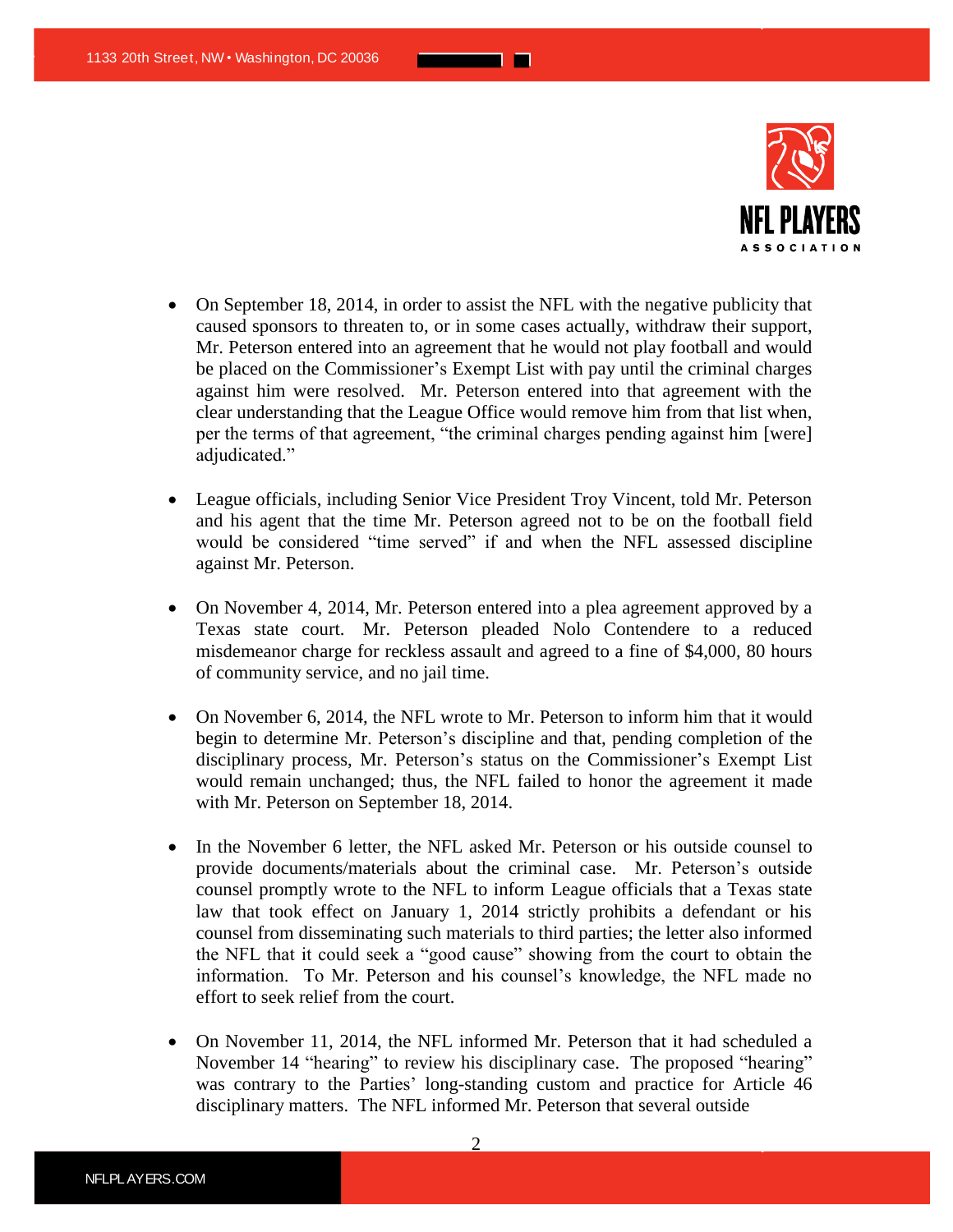

individuals would participate in the proposed "hearing," but the NFL has refused to answer important questions asked by the NFLPA and Mr. Peterson about the "hearing," particularly the roles and functions of the outside individuals proposed to be in attendance.

<u> Tanzania de la pro</u>

- On November 12, 2014, on behalf of Mr. Peterson, the General Counsel and Associate General Counsel of the NFLPA called Mr. Birch and other NFL officials to ask about the purpose, process and procedures for the proposed "hearing." The NFLPA followed up with written inquiries, including an email sent to you by NFLPA Executive Director DeMaurice Smith that also inquired about the nature and purpose of the "hearing." You never responded to Mr. Smith's email.
- On November 13, 2014, the NFLPA sent Mr. Birch and Mr. Pash a detailed letter expressing Mr. Peterson's questions and concerns regarding the proposed "hearing" and stating that Mr. Peterson was happy to meet with the Commissioner on the terms that have been the Parties' long-standing custom and practice for pre-discipline assessment meetings, which have not included individuals outside of the NFL (sometimes including Club officials), the NFLPA and a player's representatives.
- Mr. Peterson informed the NFL in the November 13 letter that he looked forward to arranging such an in-person meeting for early the next week (November 18) so that he could offer you his frank, honest perspective on the underlying incident. As the NFL acknowledged, Mr. Peterson had the right to attend an in-person meeting with his contract advisor and NFLPA counsel, and as the NFLPA informed the NFL, the proposed date for the "hearing" on Friday, November 14, was not possible for the customary pre-discipline meeting for Mr. Peterson's representatives.
- The NFL did not respond to Mr. Peterson's request for a meeting that comported with the Parties' custom until after the NFLPA sent another letter requesting a response. The NFL refused Mr. Peterson's request for such a meeting.
- On November 18, 2014, you sent a letter to Mr. Peterson, stating that he is suspended without pay at least for the remainder of the 2014 season and conditioning his reinstatement on your satisfaction with "the results of the counseling and treatment program."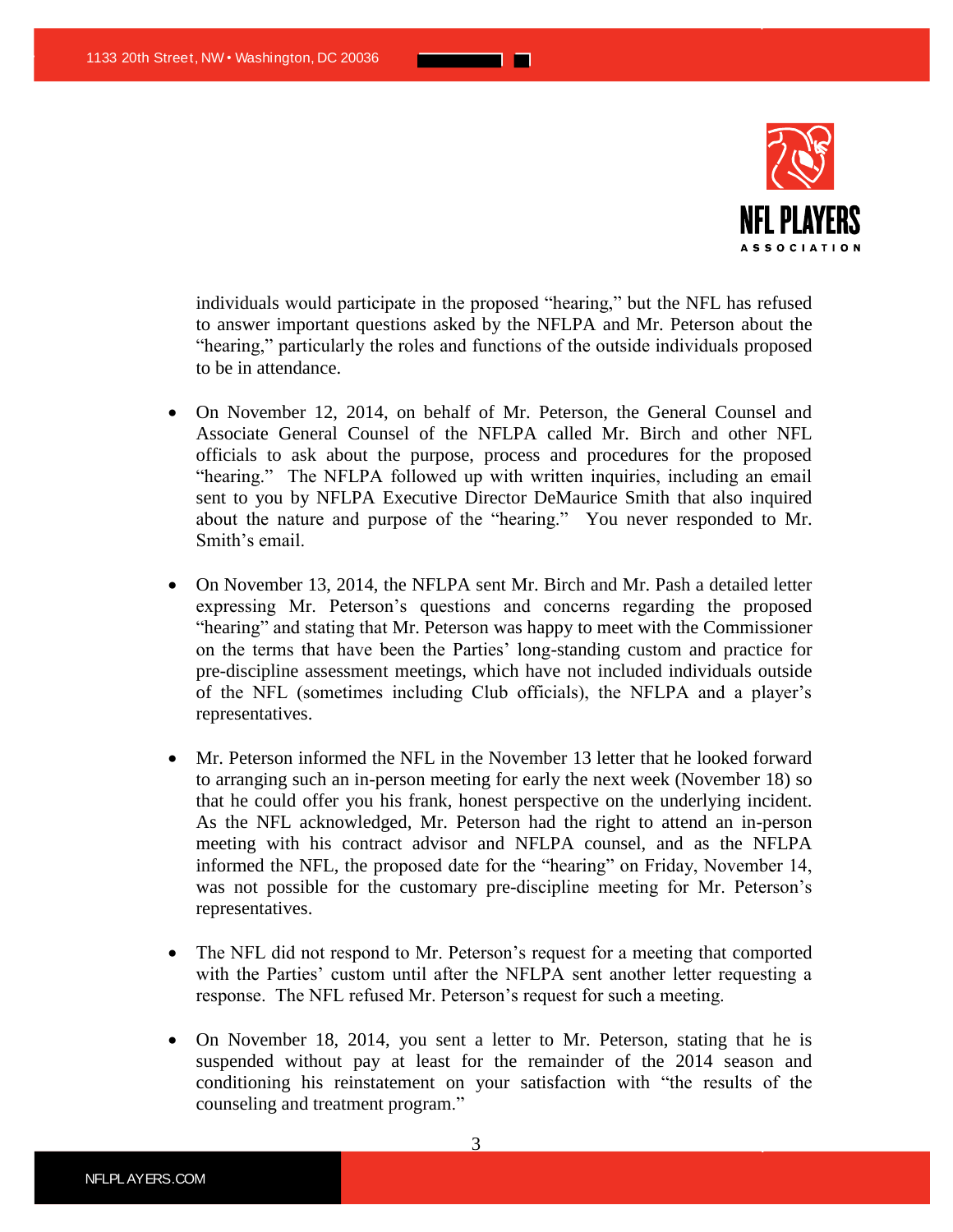

The NFLPA and Mr. Peterson appeal the indefinite suspension on a minimum of the following grounds:

*First,* your November 18 discipline letter expressly imposes discipline on Mr. Peterson pursuant to the August 28 Policy—enacted *after* all of the conduct at issue occurred. Well-established principles of just cause and industrial due process require prior notice of consequences for an employee's actions and prohibit such *ex post facto* punishment. Moreover, this prohibition on retroactive punishment is "law of the shop" under Article 46. *Bounty* Final Decision on Appeal, slip op. at 6 (2012) (Tagliabue, Arb.) ("[A] sharp change in sanctions or discipline can often be seen as arbitrary and as an impediment rather than an instrument of change. That is what we see on the record here.") (vacating discipline); *see also id.* at 7-8*.*

Because the August 28 Personal Conduct Policy cannot retroactively be applied to Mr. Peterson's May 2014 conduct, any punishment must be assessed and imposed consistent with the Policy and practices prior to August 28. In that light, we note that not only have you suspended Mr. Peterson for the remainder of this season, plus a minimum six-game fine, but the NFL has publicly stated that Mr. Peterson's punishment accounts for the nine (9) games Mr. Peterson has already missed while placed on the Commissioner's Exempt List. Accordingly, Mr. Peterson's indefinite suspension would span *at least* sixteen (16) weeks and fifteen (15) games, is wildly disparate from that of any previous similarly situated employee, and therefore cannot stand. *See Bounty* Final Decision on Appeal at 18-19 ("selective enforcement . . . does not satisfy the basic requirements for consistent treatment of player-employees similarly situated"), 3-4, 13.

*Second,* the imposition of an entirely new and obfuscated disciplinary process—including the proposed pre-discipline "hearing" that would have involved several outside consultants not provided for in the CBA—is inconsistent with the Parties' long-standing custom and practice with respect to Article 46 discipline. The conditions you purported to impose on Mr. Peterson during his indefinite suspension, such as two forms of mandated psychiatric counseling, with a psychiatrist of the *NFL's* choosing, are also without precedent. The NFL is making up the process and punishment as it goes—a blatant violation of the CBA, Mr. Peterson's industrial due process rights, and any notion of fundamental fairness.

The NFLPA and Mr. Peterson reserve their right to challenge the November 18 discipline on additional grounds.

4